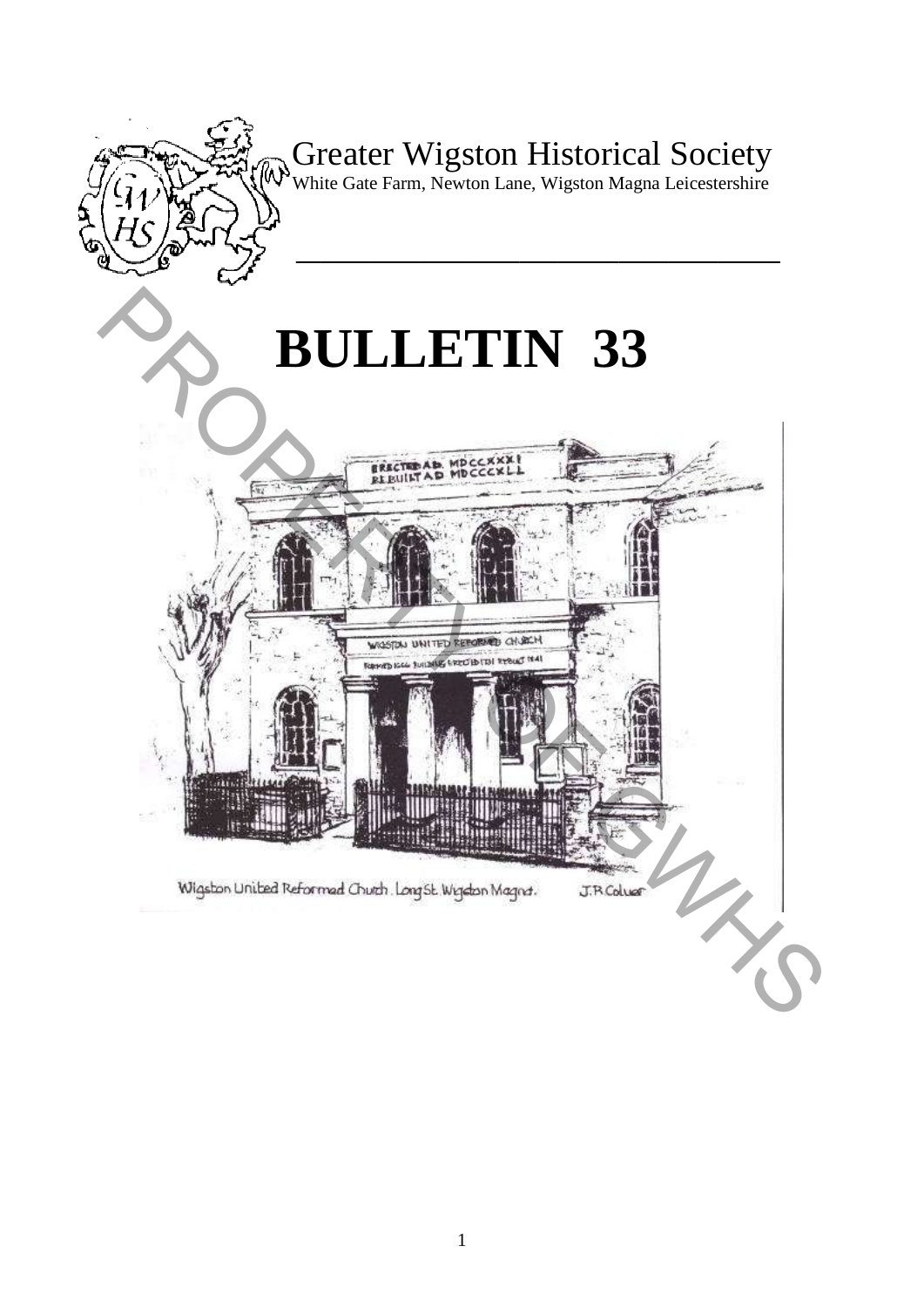## **PROGRAMME OF MEETINGS JUNE 1992 TO FEBRUARY 1993**

#### **Wednesday 17th June 1992**

Visit to Brixworth Church. Conducted Tour. Coach from Wigston Liberal Club Carpark, 6.40p.m.

## **\*Wednesday 19th August 1992**

Visit to Wistow Hall & Church. Meet at Wigston Liberal Club Carpark 7.00p.m. to share transport.

#### **Wednesday 16th September 1992**

A Basketful of Legends - Lynne Mellor (Leicester Tour GuideJ . 7.30p.m. Wigston Liberal Club.

#### **Wednesday 21st October 1992**

Visit to New Record Office Premises. Meet at Record Office, Long Street, Wigston. 7.30p.m.

#### **Wednesday 18th November 1992**

Hadrian's Wall - Dennis Manton. 7.30p.m. Wigston Liberal Club.

#### **Wednesday 16th December 1992**

Christmas Party - Games organised by Jim Colver. 7.30p.m. Wigston Liberal Club.

#### **\*Wednesday 20th January 1993**

The Baptist Movement - Rev. A. Thacker of Oadby. 7.30p.m. Wigston Liberal Club.

#### **Wednesday 17th February 1993**

A.G.M. & short talk on Early Jet Engines - Brian Bilson. 7.30p.m. Wigston Liberal Club.

\* These two meetings to be confirmed. Please note the visit to the new Record Office has been re-scheduled due to delays in the building work and will now take place in October, not August as previously planned. The new August venue has yet to be confirmed, as has the proposed talk by Rev. Thacker in January 1993. Meet at Wigston Liberal Club Carpark 7.00p.m. to share transport.<br> **Wednesday 16th September 1992**<br>
A Baskerful of Legends - Lynne Mellor (Leicester Tour GuideJ .<br>
A Baskerful of Legends - Lynne Mellor (Leicester Tour Guid

The Committee have tried to obtain larger premises for the Christmas Party this year as we are generally rather crowded, but no suitable date was available. We will try again for next year.

\*\*\*\*\*\*\*\*\*\*\*\*\*\*\*\*\*\*\*\*\*\*\*\*\*\*\*\*\*\*\*\*\*\*\*\*\*\*\*\*\*\*\*\*\*\*\*\*\*\*\*\*\*\*\*\*\*\*\*\*\*\*\*\*\*\*\*

Joint Editors

Mrs. Chris Smart, Firtree House, Broad Lane, Markfield Mrs. Tricia Berry, 7 Wensleydale Road, Wigston.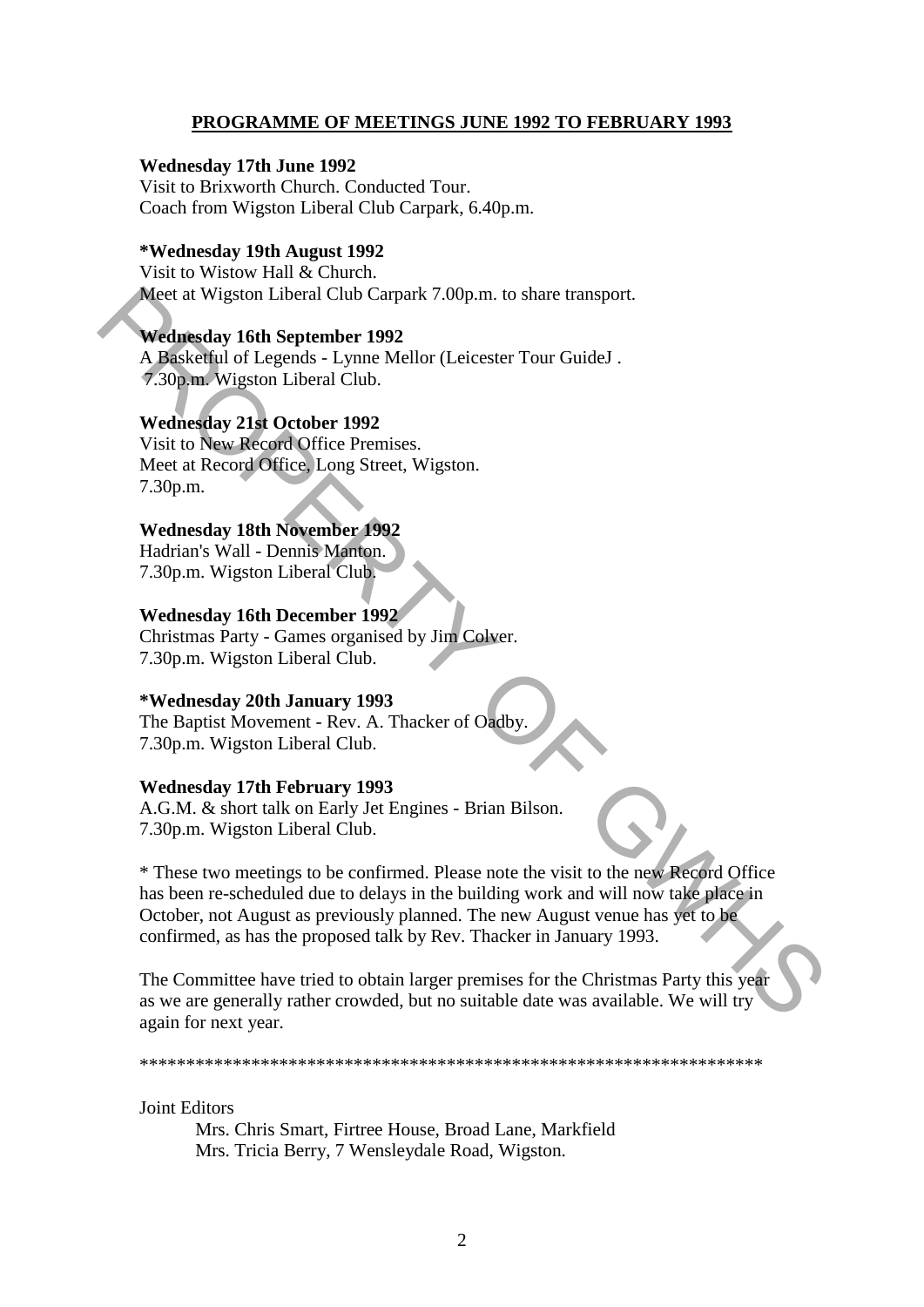#### **FEBRUARY MEETING**

The Society held its A.G.M. & Members Evening when approx. 40 people were present. After apologies for absence the evening commenced with;-

1) The Chairman Edna Taylor reading the minutes of the last A.G.M. These.1 were agreed and signed as correct.

2) The Treasurer Brian Bilson explaining the year end accounts. He reported a balance in hand of £936 39. After some discussion it was, however, decided to raise the subscription to £5 00 and £3 00 concessionary because of future production costs of the Bulletin and Programmes. It was also decided that the £700 00 printing costs of the forthcoming book on Long Street Board School should be born by the Society. This money hopefully to be recouped as copies are sold.

3) The Chairman reporting a successful year with membership continuing to increase. All meetings were well attended and all speakers enthusiastically received. The summer trips were also enjoyable and self financing. Members were invited to suggest any speakers they would like to have at future meetings as the Committee are anxious to maintain the current interest and support. It was decided to continue to hold meetings at the Liberal Club but to look at other possible venues for the Christmas Party because of a shortage of space. the subscription to 45 00 and 43 00 concessionary because of future production costs<br>of the Bulletin and Programmes. It was also decided that the 4700 00 printing costs of<br>the orthcoming book on Long Street Board School s

4) The present Officers and Committee being all re-elected unopposed.

The second part of the evening was the usual members spot.

Brian Bilson showed with the aid of slides of various maps, the development and change in the Wigston area from Prior's map of 1777 showing just a small village with four streets right through to the early Ordnance Survey maps illustrating railway lines and the beginnings of South Wigston. Then on to the 1960's and 1970's when the estates were built and Bull Head Street was widened to create the fast thoroughfare we have today.

Bernard Elliott gave a partly humorous and partly serious account of some of the early fox hunting gentlemen in the Quorn and Fernie Hunts. Their exploits turned this into a ghost story and Bernard swears he can feel a 'presence1 each time he visits a field near Grace Dieu Priory to this day!

Colin Towell announced that the friendly skittles match between the Society and the Friends of the Framework Knitting Museum had, after a close finish, resulted in a win for the Friends who retain the shield for another year.

The meeting closed at about 9.15p.m.

#### **March meeting .....**

On Wednesday the 18th of March the society met to hear Steph Masteris speak on Agriculture in the Welland Valley. Thirty two members were present. He commenced by giving some background information on the Market Harborough Museum and some of the projects on the Welland Valley undertaken by the Museum. He detailed the progress of agriculture from beef fattening pasture to the more diverse agriculture of today.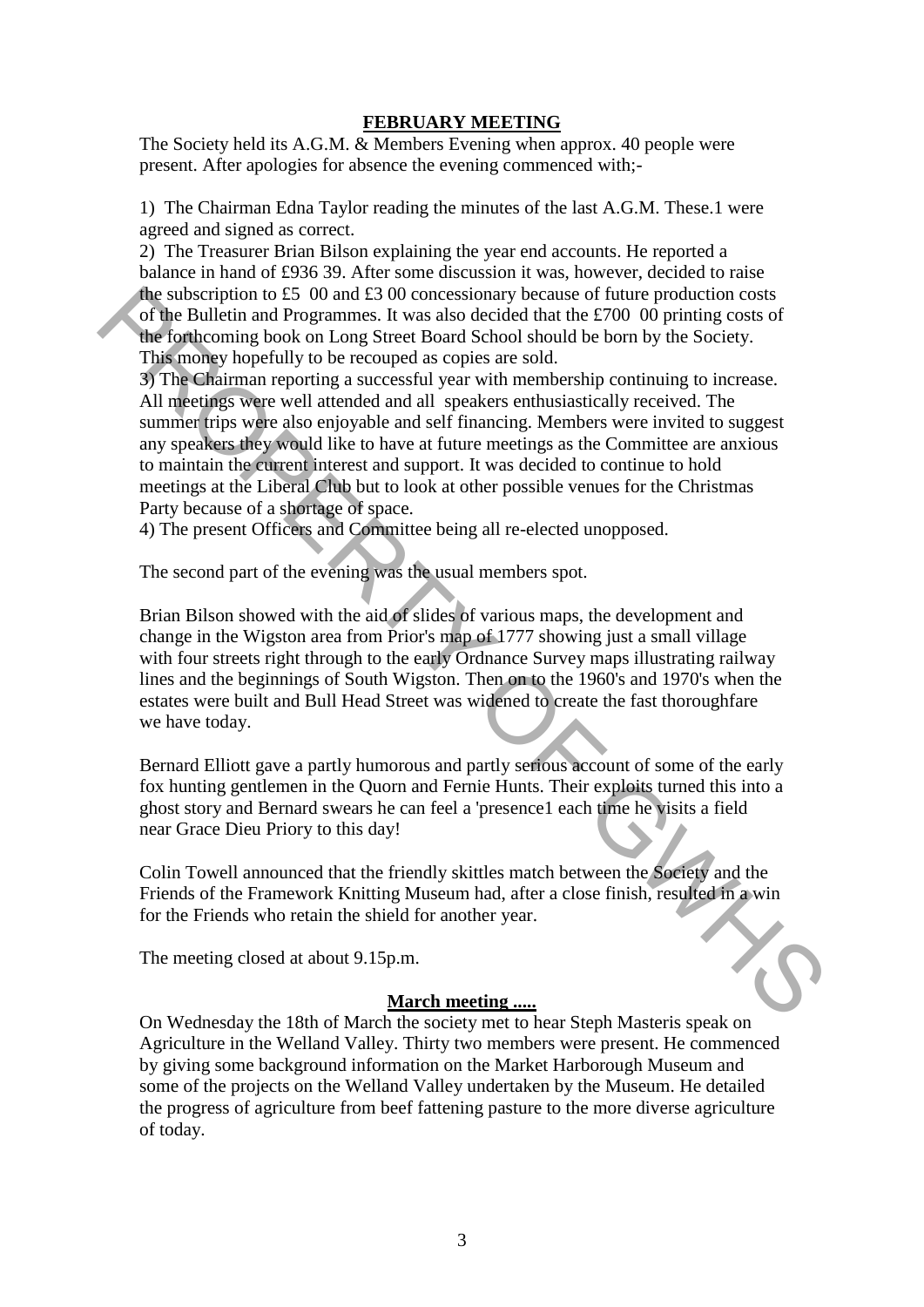Market Harborough is a small market town mostly developed in the late nineteenth and early twentieth century's. The Welland Valley starts at Sibbertoft and continues to Stamford. Today the agriculture is corn, oilseed rape and peas — arable with some pasture; local memories are of mostly pasture i.e. the changes have happened in the last 50 years. Store cattle were brought in by graziers from the Welsh Marches for fattening and then took to market.

How did it all start? There is evidence of strip farming, enclosure of common fields heralded the changeover to the pasture/ grassland era and the landscape changed as a result.

What ended it? There was some forced plougbed in World War I but much more in World War II, when 1and was ploughed for potatoes and wheat. All these new arable techniques had to be learnt i.e. ploughing, harrowing, sowing, reaping. This was followed by a move away from meat consumption. Pasture farming has not returned.

How did these changes affect other things e.g. people, artefacts, landscape? New skills e.g. haymaking, raking, hedge laying had to be learnt. Before World War II there were few mechanical aids e.g. tractors etc.

Major agricultural change such as that which took place in the Welland Valley altered landscape, technology and people: roles and expectations change and that in itself results in further change.

Steph illustrated his talk with slides and artefacts. After notices this most interesting talk ended at 9.45 p.m.

\*\*\*\*\*\*\*\*\*\*\*\*\*\*\*\*\*\*\*\*\*\*\*\*\*\*\*\*\*\*\*\*\*\*\*\*\*\*\*\*\*\*\*\*\*\*\*\*\*\*\*\*\*\*\*\*\*\*\*\*\*\*\*\*\*\*\*\*

# **APRIL MEETING**

Approx. 36 members settled down to hear Mr. Nesson Danahar give a talk, illustrated with slides, on the Irish Community in Leicester. A second generation Irishman himself  $\&$  in the History Section at "Soar Valley Community College", he is well placed to be an expert on this subject. He outlined the areas of the County where the poor Irish Catholics settled. Notably Loughborough, Hinckley & particularly Whitwick as well as in Leicester itself, where there was a concentration in the Abbey St/Green St district. They founded the St. Patricks Church in 1837 & Club next to St. Margaret's Bus Station. The St. Patricks School was used by Snaiths the decorators as a temporary warehouse after the huge fire at their premises. Now that it is empty again there is hope of it being restored. **heralded** the changeover to the pasture/grassland era and the landscape changed as a<br>result.<br> **Wisk** ended it? There was some forced ploughed in World War I but much more<br>
in World War II, when I and was ploughed for pot

In 1836 Parliament ordered a report on the poor Irish in Great Britain & the Rev. Loxly at Holy Cross had a detailed questionnaire to complete for this locality.

Most had modest occupations such as navies, brickyard labourers, rag & bone men & hawkers & keepers of marine stores or lodging houses. They have not managed to progress in this Country as they have in U.S.A. The Kennedy Family perhaps the best known.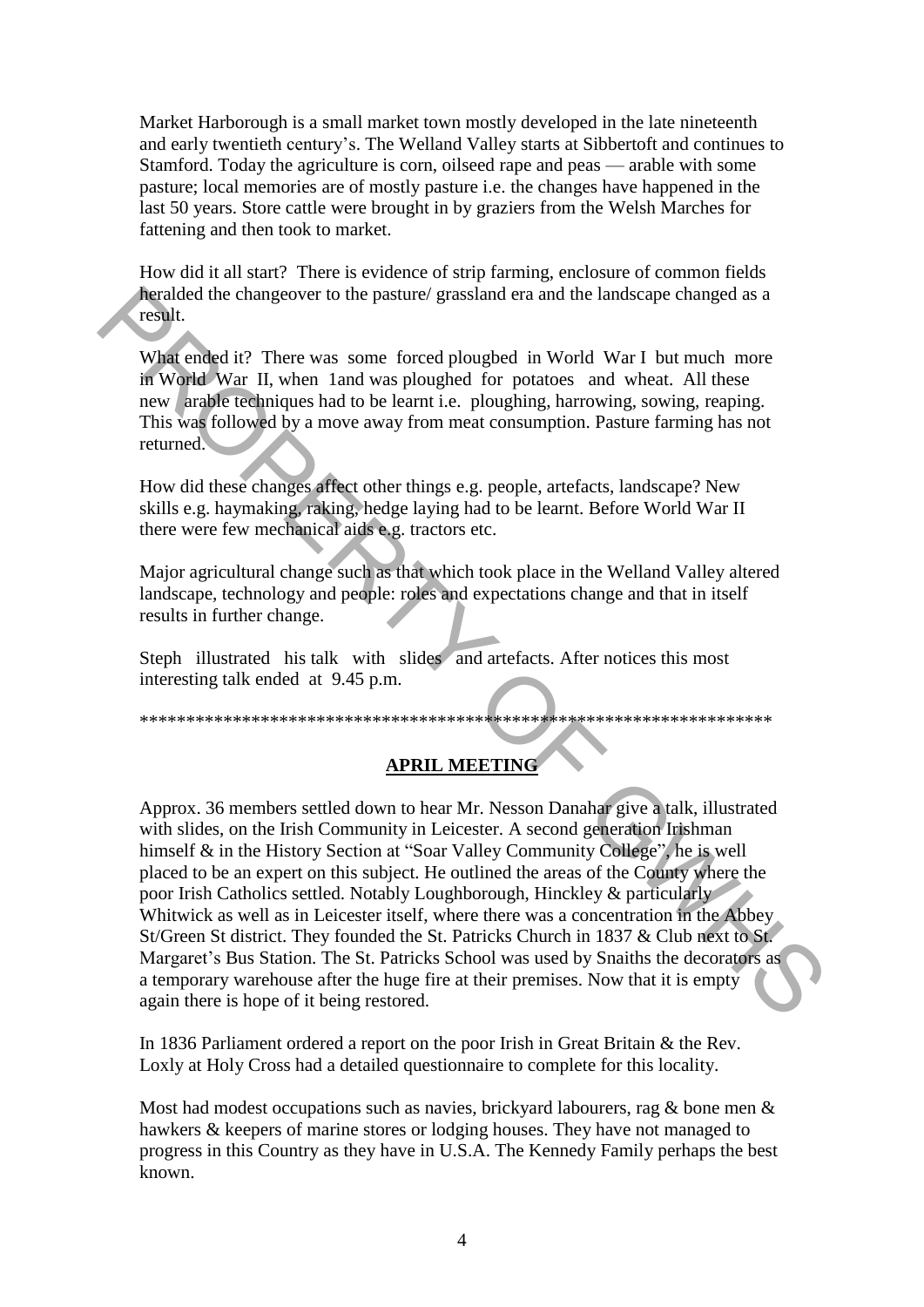Many went into the Leics. Regiment & in 1852 no less than 55% were of Irish origin. Between 1780 & 1922 this Regiment was continually on duty in Ireland.

Tom Barclay (1852-1933) was a bottlewasher. He lived in Woodboy St. & by hard work & determination obtained an education by attending evening classes. He became well known as a social commentator & wrote a book, in nearby Britannia St. a building still stands which was built as a hostel for immigrants. It is decorated with 4 statues which depict an Englishman, Scotsman, Irishman & Welshman in national costume & with appropriate emblems.

After questions & further discussion particularly with Bernard Elliott who has done much research himself into Catholic matters, Edna Taylor thanked Mr. Danahar for a very enjoyable evening.

\*\*\*\*\*\*\*\*\*\*\*\*\*\*\*\*\*\*\*\*\*\*\*\*\*\*\*\*\*\*\*\*\*\*\*\*\*\*\*\*\*\*\*\*\*\*\*\*\*\*\*\*\*\*\*\*\*\*\*\*\*\*\*\*\*\*\*\*\*

### **May meeting ...**

On Wednesday the 20th of hay the Society travelled by coach to Ashby de la Zouch to visit the Ashby Museum. Ashby Museum is housed in the old school building which it shares with the Library, Tourist Information and Citizen's Advice Bureau. It is run by a band of local volunteers and funded by a number of grants. Next use their depict an Englishman, Scottman, Eishman & Welshman in national<br>
After questions & further discussion particularly with Bernard Elliott who has done<br>
much research himself into Catholic matters, Edna Taylor t

An introductory talk on the history of the Museum and comments on some of the exhibits was given by Mr. Kenneth Hillier. We were then invited to have a look around.

The exhibits ranged from the earliest geological finds through the Roman, Saxon, Norman and Medieval times to topical exhibits on 18th century local government, transport development, education and war.

In addition to the mock up of an early 20th century shop and a model of Ashby Castle there was a very interesting display of material about the Edwardian parachutist Dolly Shepherd.

All too soon this part of the visit was over and we reboarded the coach to travel to the Coach and Horses at Field Head for a very enjoyable supper.

Many thanks to Doris for organising another most enjoyable outing.

\*\*\*\*\*\*\*\*\*\*\*\*\*\*\*\*\*\*\*\*\*\*\*\*\*\*\*\*\*\*\*\*\*\*\*\*\*\*\*\*\*\*\*\*\*\*\*\*\*\*\*\*\*\*\*\*\*\*\*\*\*\*\*\*\*\*\*\*

# **WIGSTON'S FIRST SCHOOL?**

While searching for something else I found the following advertisement in the 30/12/1808 issue of the Leicester Journal. Tricia Berry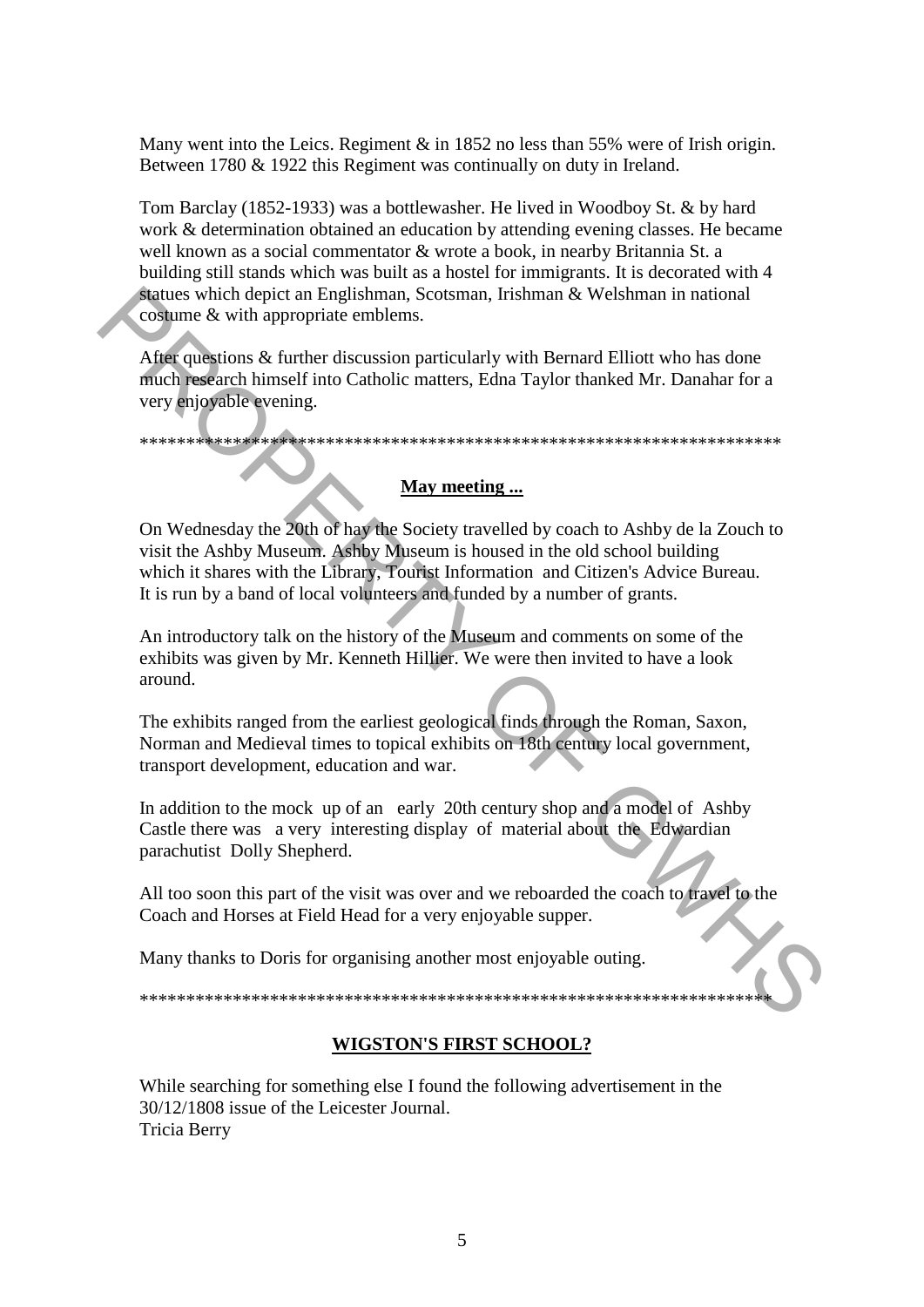# **LADIES ACADEMY - WIGSTON**

Mrs. Tanner takes this Opportunity to inform her Friends and the Public, that her school will open January 23, at Great Wigston nr.Leic, for the reception of young ladies from 4 Years & upwards. The best Masters are engaged for Music, Dancing, Writing & &. The terms will on enquiry be found very moderate.

N.B.A. Teacher is Wanted

\*\*\*\*\*\*\*\*\*\*\*\*\*\*\*\*\*\*\*\*\*\*\*\*\*\*\*\*\*\*\*\*\*\*\*\*\*\*\*\*\*\*\*\*\*\*\*\*\*\*\*\*\*\*\*\*\*\*\*\*\*\*\*\*\*\*\*

# **WIGSTON UNITED REFORMED CHURCH**

Jim Colver's drawing on the front cover of this issue is of Wigston United Reformed Church in Long Street, Wigston. The current building dates from 1841 but the history of the congregation goes back much further.

A group of non-conformists existed in Wigston as early as Charles I's reign (1625- 1642). These early dissenters were the fore-runners of the Independents Who date their origins from 1666 when a group occupied part of the ruined St. Wolstan's Church (St. Wistans) for a rent of £3 per annum. This congregation was formed by the Rev. Matthew Clarke who had previously been the Parish Priest at Narborough. He suffered a great deal in the cause of religious freedom & died in Norwich in 1708. **EXERCISE TO THE SET CONSULTED REFORMED CHURCH**<br>
Final Colleges drawing on the front cover of this issue is of Wigston United Reformed<br>
Church in Long Street, Wigston. The current building dates from 1841 but the history<br>

By 1731 they were able to build their own chapel on the site of the present one in Long Street. The growth of the congregation is illustrated by the following figures. In 1676 non-conformists accounted for about 4% of the total population of Wigston. By the 1720's this was about 16% & according to a return made to Parliament in 1829 it had reached 40%. With the Methodists & Baptists removed from the 1829 figure the percentage was 25% of total population which represented 520 people.

The original chapel was too small so in 1841 the present chapel was built on the same site. Brickwork from 1731 was incorporated in the South wall. Nikolaus Pevsner describes it thus: "Four bays, two storeys, brick, with round-arched windows & a portico in antis with fluted Greek Doric columns - In the forecourt, a monument with Neoclassical sarcophagus to William Pochin 1850."

The name has been changed several times over the years. Originally it was the Meeting House, then the Independent Chapel, later the Congregational Chapel & in 1972 it became the United Reformed Church.

In 1991 celebrations were held to mark the 150th anniversary of the current building. Church members believed a foundation stone containing various mint coins & other interesting treasures was laid somewhere in the structure but despite much searching & study of documents were unable to discover where this was placed. An appeal for possible information was made to the public. I have not heard if anything has yet been discovered.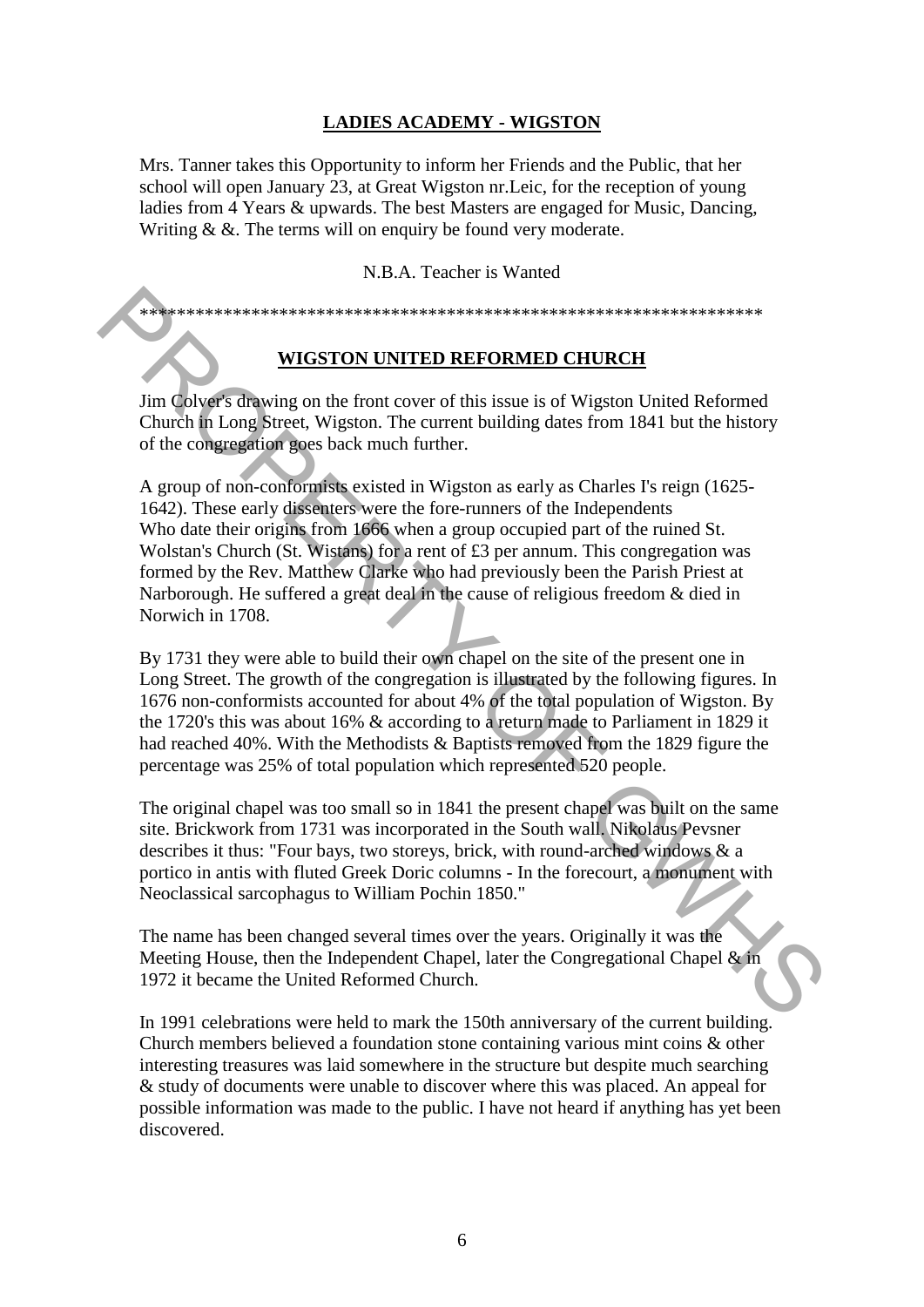The architect employed was James Wykes & the builder a Mr. Coleman. The building cost £1070 and there was seating for 650 people. The illusive foundation stone was laid on 3/8/1841 by George Davenport, a grandson of Samuel Davenport who had taken a leading role in the building of the original chapel. Tricia Berry.

**Sources:** Various Directories, Hoskins' Midland Peasant, Pevsner's Buildings of England (Leics & Rutland), Articles in Leicester Mercury.

\*\*\*\*\*\*\*\*\*\*\*\*\*\*\*\*\*\*\*\*\*\*\*\*\*\*\*\*\*\*\*\*\*\*\*\*\*\*\*\*\*\*\*\*\*\*\*\*\*\*\*\*\*\*\*\*\*\*\*\*\*\*\*\*\*\*\*\*\*

### **'RECORD' SALES**

The booklet "For The Record", which tells the story of Long Street School, Wigston, was put on sale in March and has already sold 250 copies. This means that, with a grant of £300 from the Society, the original printing and publication costs have been met, and any future takings can be handed back to the Society.

There are 5 outlets for the book in Wigston: Oadby & Wigston Mail Office, the Library, the Framework Knitters' Museum, Duncan's Garden Centre and John Burton's Newsagents Shop. The star salesman of all, however, as with the Town Trail, is Ralph Wignall. He, with a bit of help from Bob, has sold 90 copies!

We were helped by 2 good reviews in the Leicester Mercury, which boosted sales, and can look to a little more publicity in the autumn, when the new Record Office opens. Mr. Carl Harrison, the County Archivist, was very pleased with the book and very taken with the photographs. He has asked for the originals, so that they can be copied by the Museum staff, for their photographic collection.

He has suggested that we as a Society mount a small exhibition on the history of the new Record Office when it opens, probably in September. We can use some of the photographs from the book, and any others that people can find. If you have any ideas for display material to do with the history of the Record Office building, please let me know. It will all provide publicity for the Society. **EXECORD' SALES**<br>
The booklet Ter The Record", which tells the story of Long Street School. Wigston, was pius on sale in March and has already sold 250 copies. This means that, with a grant of Exco from the pockety, the o

Incidentally, Mr. Harrison has said they will be pleased to sell the book in the new building.

What a grand co-operative effort the book was! Let's hope we can make a start on another one quite soon.

Edna Taylor

# \*\*\*\*\*\*\*\*\*\*\*\*\*\*\*\*\*\*\*\*\*\*\*\*\*\*\*\*\*\*\*\*\*\*\*\*\*\*\*\*\*\*\*\*\*\*\*\*\*\*\*\*\*\*\*\*\*\*\*\*\*\*\*\*\*\*\*\*

# **LEICESTERSHIRE COUNTY COUNCIL - HERITAGE AWARDS 1992**

Four members of G.W.H.S. attended the award ceremony this year which was held at the Leicester Museum, New Walk on 25th March. The event was sponsored by the Leicester Mercury as in previous years & the managing director Mr. John Aldridge made the presentations.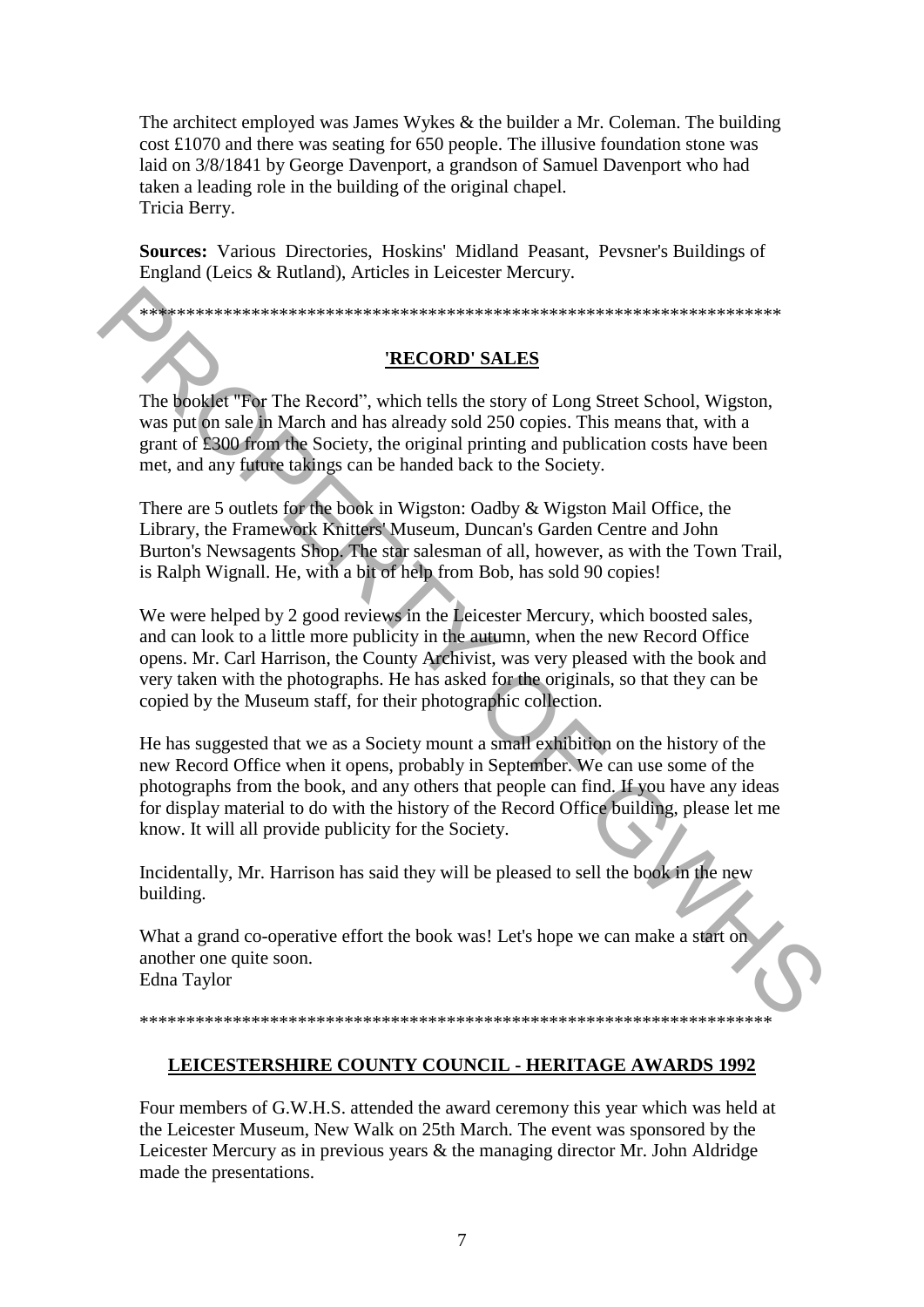There were 5 entries:

1) Lutterworth Local History Society - New Museum opened 1991.

2) Rutland Railway Museum - Restoration of Salmon Train.

3) Kegworth Local History Society - Restoration of 1850's barn to house local history collection.

4) Ashby Museum - 1991 Local History Display.

5) Gas Museum Leicester - WW I & WW II Exhibitions.

The Judges said it was very hard to choose winners because all the entries were excellent but in the end they chose 1st Ashby Museum, 2nd The Gas Museum & 3rd Lutterworth Museum. The other two entries both received Highly Commended Certificates.

Afterwards we were entertained to some excellent Al Jolson music on the piano followed by refreshments.

Slides were shown of all the entries and these proved that all would make very interesting places to visit during the coming season. Indeed G.W.H.S. is going to Ashby Museum for its May Outing.

\*\*\*\*\*\*\*\*\*\*\*\*\*\*\*\*\*\*\*\*\*\*\*\*\*\*\*\*\*\*\*\*\*\*\*\*\*\*\*\*\*\*\*\*\*\*\*\*\*\*\*\*\*\*\*\*\*\*\*\*\*\*\*\*\*\*\*

# **WIGSTON'S OWN WHO'S WHO**

The Editors would like to begin a regular series in the Bulletin of biographical articles about anyone connected with Wigston/South Wigston areas past. Any person who has made a noteworthy contribution to life could be included whether this was through their job, as an employer, in entertainment, a benefactor, sportsman or through council or church work. As well as true natives, Wigston born people who achieved recognition elsewhere are eligible as are those who arrived from other areas to make their mark locally.

It is thought desirable that such a collection should be made as a record for the future. It should, hopefully, prove interesting reading as well. We should like to encourage anyone to help with this who, could do so. Particularly those who might have information not generally available, perhaps about a member of their own family. Would anyone willing to help please notify us as soon as possible to avoid duplication of work. The contributions could be written out text ready for publication or just in note form for us to edit. Or it could be in the form of a conversation when notes would be taken. The Judges stail it was very hard to choose winners because all the entries were<br>
excellent but in the end they choose Is Ashby Museum, 2nd The Gas Museum & 3rd<br>
Letterworth Museum. The other two entries both received Hig

We would like to include the article on W.E. Boulter V.C. in Bulletin No: 32, so that will be referred to as the first in the series. The following will therefore be No: 2.

#### **HENRY WALTER BATES II**

H.W.B.II was the managing director of Henry Bates & Co. Ltd., Station Street, South Wigston. I refer to him as H.W.B. the second to distinguish him from his famous uncle of the same name after whom he was called.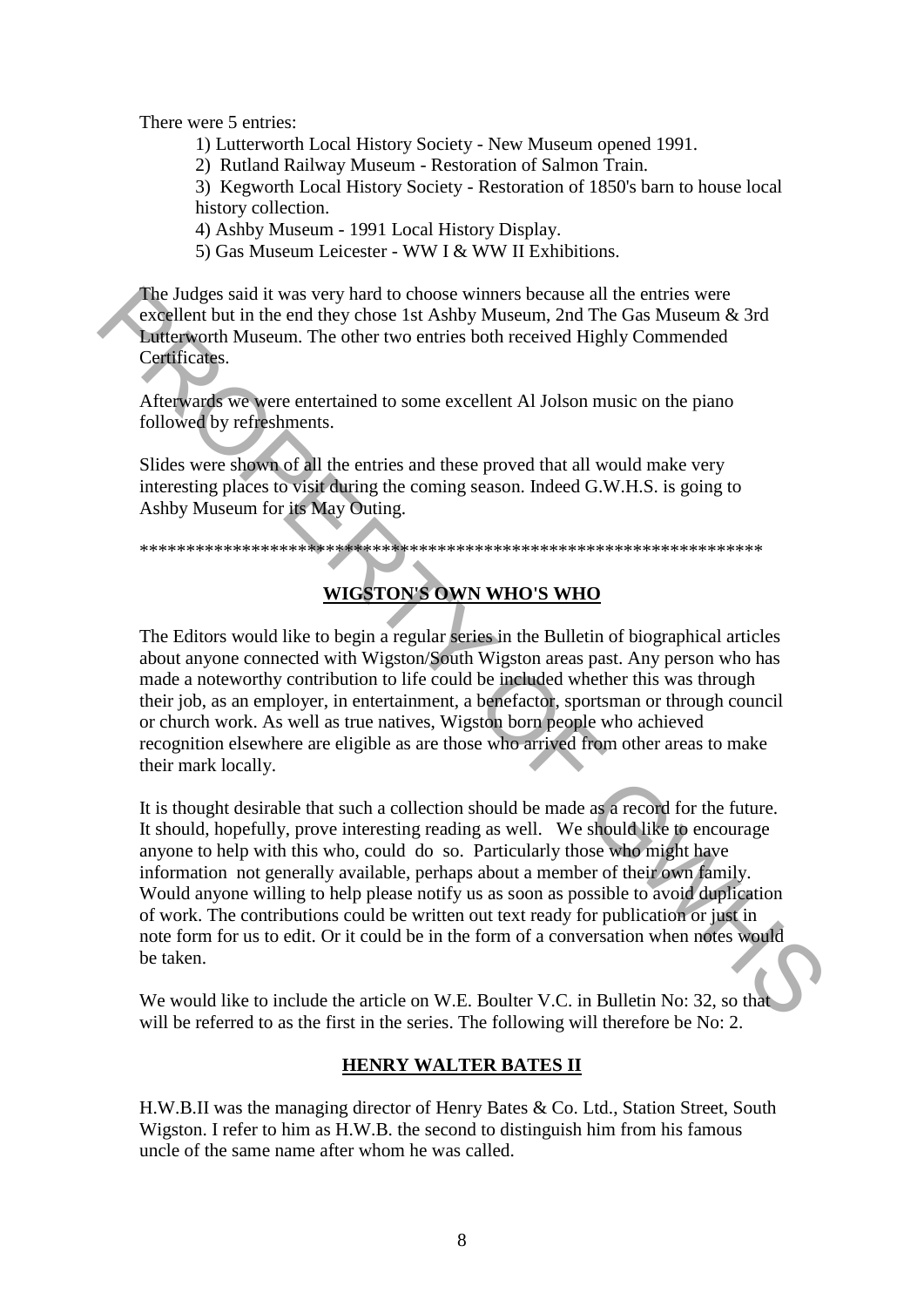Uncle H.W.B.I (1825-1892) was born at 16, Waterloo Street, Leicester and became a very famous naturalist who specialised in the study of insects. In 1848 he and a friend left for South America to research the wild life in the rain forests. The friends parted after a while to pursue different objectives. H.W.B.I was away 11 years, only returning when deprivation and lack of suitable food undermined his health. He collected thousands of specimens, many of which were then unknown to the rest of the world. Most were donated to the British Museum. He has been described by a Professor of Zoology at the University of Leicester as "perhaps the most distinguished man Leicester has ever produced". After his return he moved to London, married and had 5 children. He wrote the two volume work 'The Naturalist on the River Amazons' and became a close friend of Charles Darwin. He is commemorated in Leicester by a plaque on the wall of The New Walk Museum.

The rest of the Bates family, though nearly all interested in Natural History, were occupied nearer to home earning their living mainly in the hosiery trade. The tradition went back a long way. H.W.B.II's great-grandfather Robert (1770-1837) was a trimmer & dyer, as was his father before him. Robert married Mary Donisthorpe, who was a member of the Donisthorpe family of Friars Mill, Leicester, worsted yarn spinners at the time, now hosiery thread manufacturers. Mary in turn was the g.g.g. grand-daughter of William Iliffe of Hinckley the man who first introduced the framework knitting machine to Leicestershire.

Robert & Mary lived and ran their business at West Bridge House on West Bridge. An impression of this house is available today thanks to the Leicester Artist John Flower (1793-1861) who was also connected by marriage to the Bates family.

It was Robert & Mary's second son Henry who founded the hosiery company. This Henry (1794-1870) & his wife Sarah had 4 children, H.W.B.I, John Oscar, Frederick & Samuel. They lived as previously mentioned in Waterloo Street, later building a house in Queen Street. By 1862 they had moved to 21, King Street where it appears they lived and traded from the same address. Of the 4 sons only Samuel worked in the hosiery business. H.W.B.II's father Frederick went into brewing & founded The Leicester Brewing & Malting Co. Ltd.

Samuel died in 1898 having never married  $\&$  just before this time the business moved to Station Street, South Wigston. The new premises not only provided much needed extra space for the expanding company but also excellent distribution for finished goods via the 3 local railway stations. In 1900 Mr. G.H. Peck was in charge. He lived in Blaby Road. Shortly afterwards Samuel's nephew H.W.B.II took over control. H.W.B.II moved from Leicester to be close to the new premises settled in Countesthorpe Road. He was a colourful character. A talented amateur artist in both oils & watercolour, he had a special studio built at his home in which to pursue his hobby. His ability was first noticed, when, in his twenties he won a Queen's Prize for still life at a Kensington Exhibition. One of his pictures is believed to have been exhibited at the Royal Academy. In 1884 he was a founder member of the Leicester Society of Artists. He is thought to have completed some 15,000 paintings during his life time. man Leiester has ever produced." After his return he moved to London, married and peace that a particular and be the Now The Naturalist on the River Amazons'<br>and pearme a close friend of Charles Darwin. He is commentored

His beautiful pictures of local scenes are known to many  $\&$  he would cycle up to 20 miles in search of suitable views. He also produced many of Wales completed when he visited his cottage at Arthog & continental scenes as a result of his travels abroad.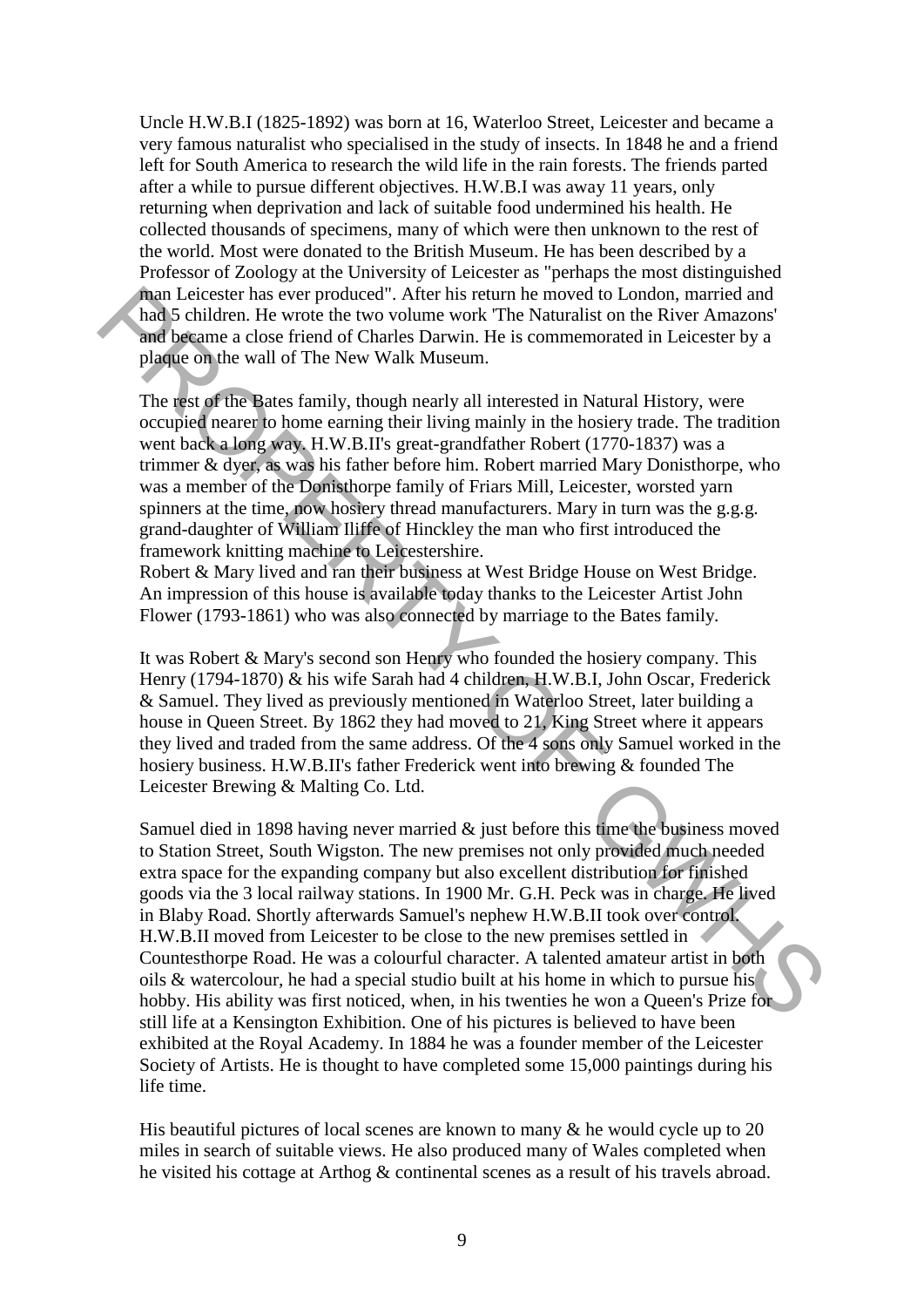Sometimes he copied famous works by other artists. One of his best was Raphael's 'Start of Christ's Journey to Calvary' which he worked on in Madrid Cathedral. Another which he gave to St. Thomas's Church was 'The Light of the World1.

Until H.W.B.II was 30 he was agnostic. What happened to convert him is not known but from then onwards he was a Christian & gave hundreds of pounds & 7 houses he owned to places of worship. Fifteen years later he founded a Children's Mission. The services were undenominational & took place in the grounds of his home in 'Holiness Hall'. The children flocked there each Sunday & were met by H.W.B.II whom they called 'Father Bates'. Later the Mission transferred to Leopold Street.

In 1908 the Company was known as Bates & Pickard Ltd., but by 1923 & thereafter was Henry Bates & Co. Ltd. Business continued to grow. Between 1903 & 1914 many outworkers were employed making men's socks on Griswold machines in their own homes. In 1930's, 1000 doz. pairs per week of all wool black worsted stockings were being produced, many for export to Canada. During W.W.II the production included Norwegian oiled ski socks for the troops, specially impregnated with creosote. Their war effort was appreciated because they received the following telegram. 'Please display the following message prominently. From Washington, January 1942. For all the labour & devotion of 1941, I send you grateful thanks. Through your exertions, the factories of Britain have been the scene of mighty effort & fine achievement, but the emergency, the war, calls for immense additional endeavours in the New Year. Each of you has a task to perform, a part to play, a record to surpass. I am confident that in the new crisis of mankind you will respond with renewed determination, unflagging energy, remembering always that emergency makes no appointment with leisure. Beaverbrook.' Factives were undenominational at cook place in the grounds of his home in Höllness<br>
Fall . The children flocked there each Sunday & were met by H.W.B.II whom they<br>
called Teather Bates'. Later the Mission transferred to

Henry Bates & Co. Ltd., was unusual in that it had its own dyeing  $\&$  finishing department, perhaps because of skills passed down from the days of Robert & Mary. In due course H.W.B.II's sons Henry Cecil & Alan Frederick went into the business, followed by grand-son Henry Royden & then great grand-son Henry John. In 1967 when still producing 3000 doz. pairs of men's half hose , per week it was decided to sell up rather than diversify into the production of nylon stockings. The Company was bought by A. Wayne Ltd.

H.W.B.II had been born 2/7/1854, the second child in a family of 9, to parents Frederick & Ann (Nee Orange). He married in 1882, Rose Lavinia Bland. The couple had 3 children.

Eleven years after his first wife's death, when H.W.B.II was aged 89, he married a widow, Jessie Howe (nee Herbert).

He enjoyed motoring & at the time was one of the oldest licensed motorists in the country. He was the owner of one of the first cars ever seen in Leicester  $\&$  just a few months before his death, at the age of 94, he drove his wife all the way to North Wales in his 16 h.p. Daimler. He was known as 'the grand old man of Wigston' & died 27/11/1948. He is commemorated on a gravestone at Welford Road Cemetery, Leicester which he shares with his grandfather Henry & father Frederick. It reads: